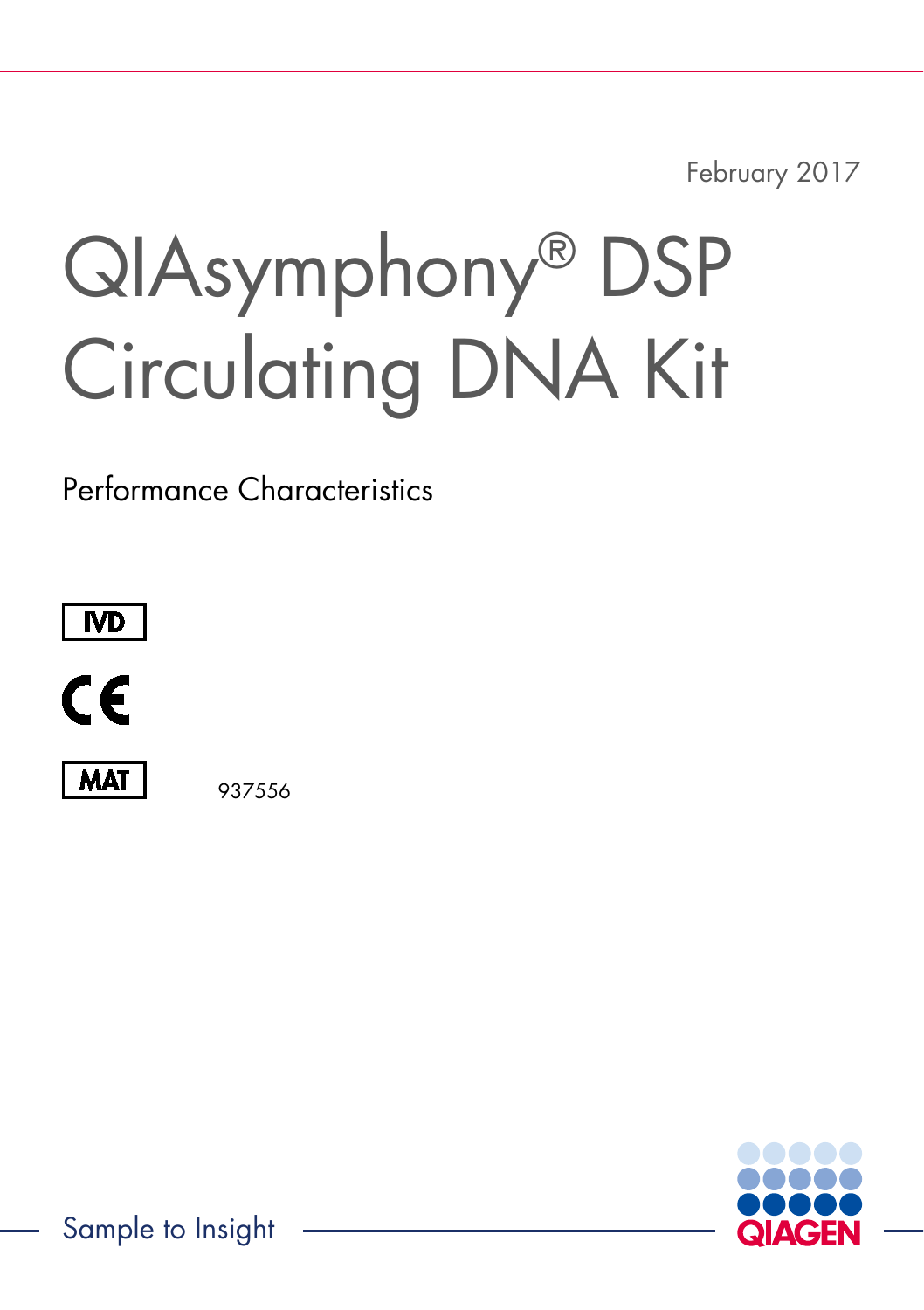# Contents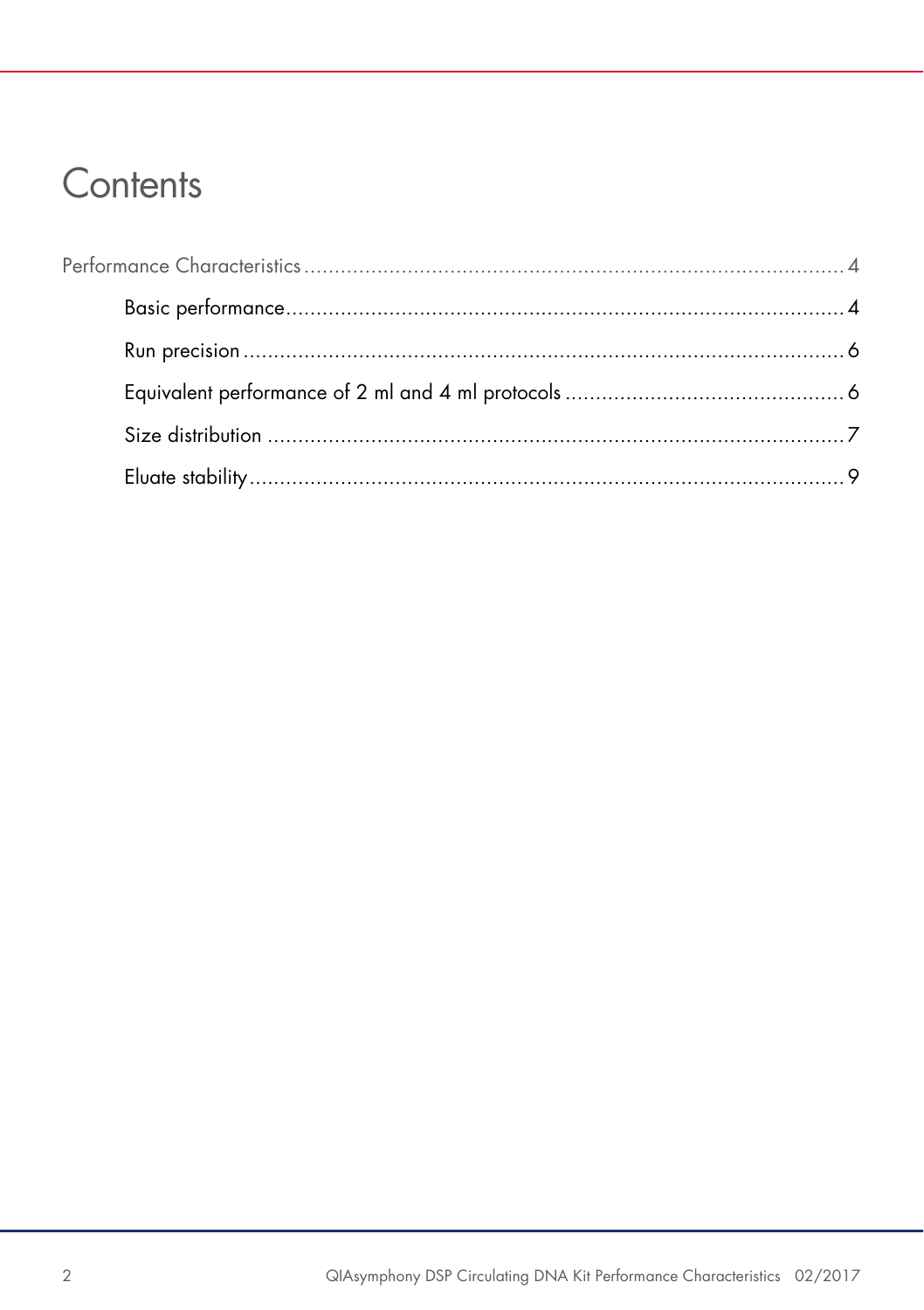The QIAsymphony DSP Circulating DNA system constitutes a ready-to-use in vitro system for the qualitative purification of human circulating cell-free DNA (ccfDNA) from human plasma and urine.

The QIAsymphony DSP Circulating DNA Kit is intended to be used only in combination with the QIAsymphony SP instrument.

The QIAsymphony DSP Circulating DNA Kit provides reagents for fully automated and simultaneous purification of human ccfDNA from a broad range of human plasma types (EDTA or citrate anti-coagulated as well as plasma from ccfDNA stabilized blood collection tubes) and human urine (stabilized and non-stabilized). A performance characteristic for every blood collection tube has not been established and must be validated by the user.

The purified ccfDNA is compatible with a wide range of downstream applications. The QIAsymphony SP performs all steps of the purification procedure. Up to 96 samples, in batches of 24, are processed in a single run. Urine samples may require manual sample pretreatment.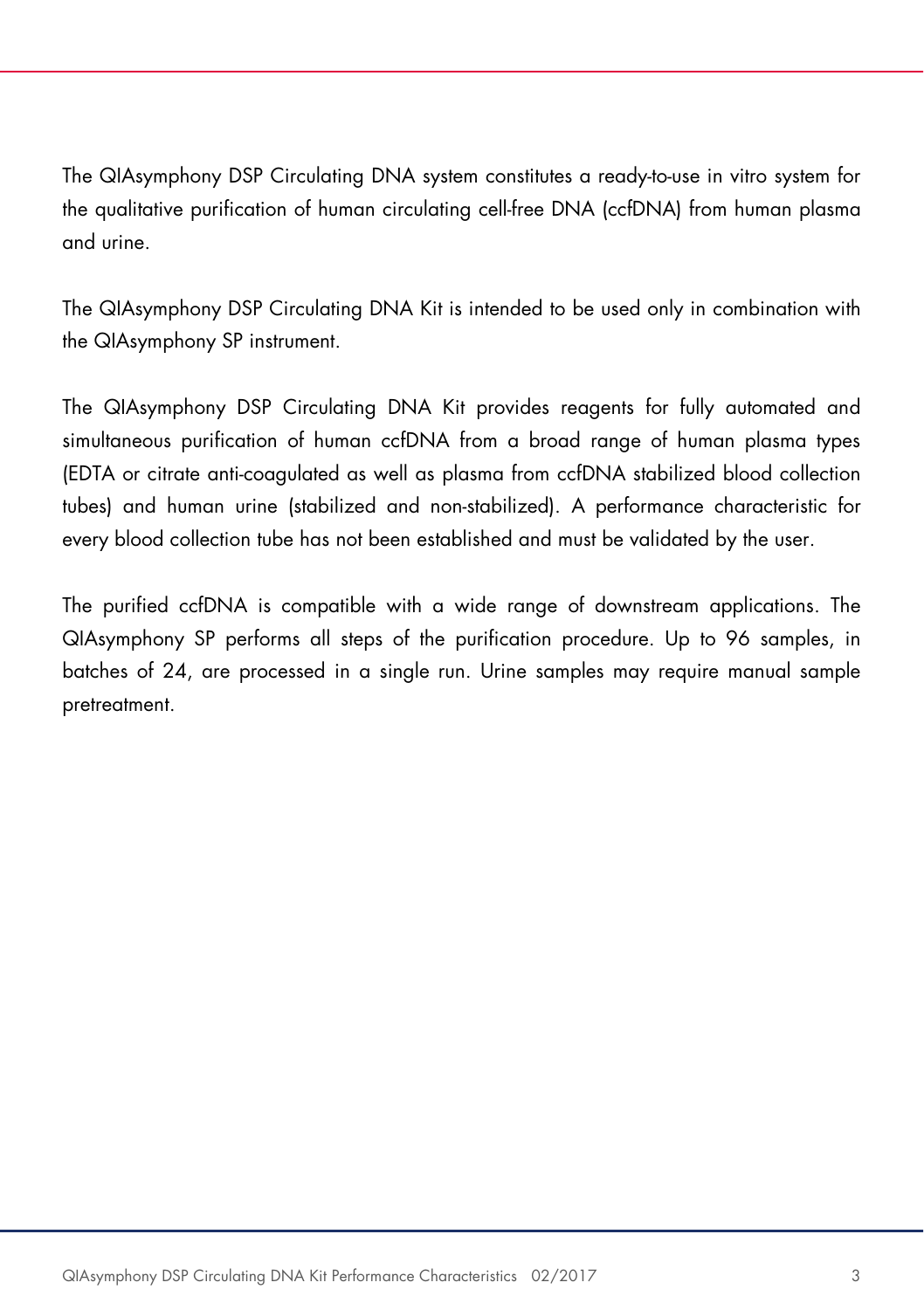# <span id="page-3-0"></span>Performance Characteristics

# <span id="page-3-1"></span>Basic performance

The basic performance for the QIAsymphony DSP Circulating DNA Kit was evaluated using 48 single donors for ccfDNA extracted from 4 ml stabilized plasma as well as 4 ml EDTA plasma and 4 ml stabilized urine. The ccfDNA yield was determined with an in-house real-time PCR assay for the 18S ribosomal RNA coding sequence.

The difference in yields (log10 copies/ml) in Figure 1 (4 ml stabilized plasma), Figure 2 (4 ml EDTA plasma) and Figure 3 (4 ml stabilized urine) reflects the strong donor-dependent concentrations of ccfDNA typically found in the same volume of the respective sample material. The ccfDNA yield between stabilized and EDTA plasma shows a high correlation for the 48 single donors using plasma from two different types of BCTs (Figure 1 and Figure 2).



Figure 1. The ccfDNA yield from plasma from 48 single donors: ccfDNA stabilized blood collection tubes. Blood donation from 48 single donors was made in ccfDNA stabilized blood collection tubes. The ccfDNA was extracted from 4 ml plasma using the QIAsymphony DSP Circulating DNA Kit and ccfDNA yield was quantified using an in-house real-time PCR assay for the 18S coding sequence. Results were calculated as target copies per ml plasma input.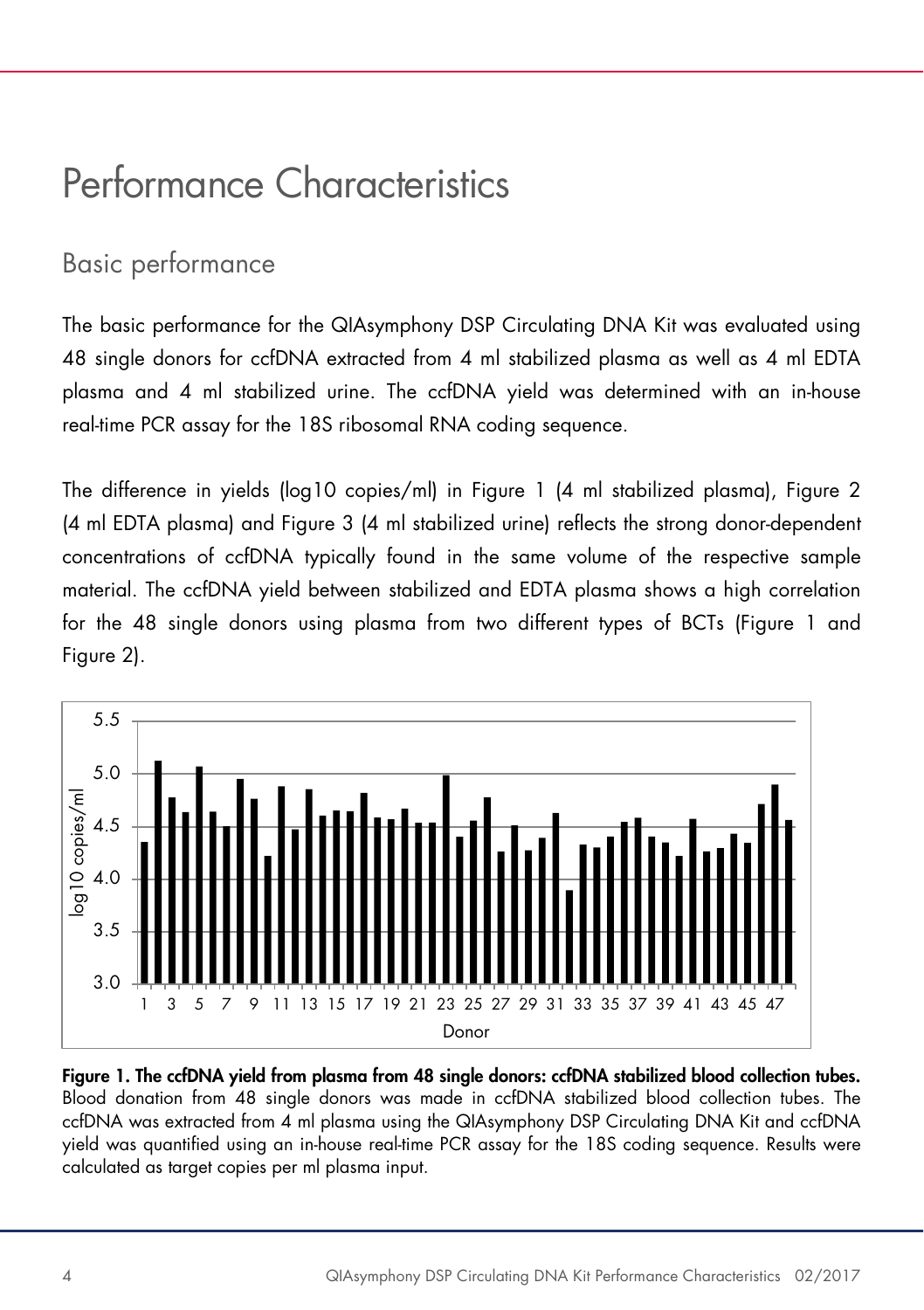

Figure 2. The ccfDNA yield from plasma from 48 single donors: EDTA blood collection tubes. Blood donation from 48 single donors was made in EDTA blood collection tubes. The ccfDNA was extracted from 4 ml plasma using the QIAsymphony DSP Circulating DNA Kit and ccfDNA yield was quantified using an in-house real-time PCR assay for the 18S coding sequence. Results were calculated as target copies per ml plasma input.



Figure 3. The ccfDNA yield from stabilized urine from 48 single donors. Urine from 48 single donors was stabilized immediately after collection. The ccfDNA was extracted from 4 ml urine using the QIAsymphony DSP Circulating DNA Kit and ccfDNA yield was quantified using an in-house real-time PCR assay for the 18S coding sequence. Results were calculated as target copies per ml urine input.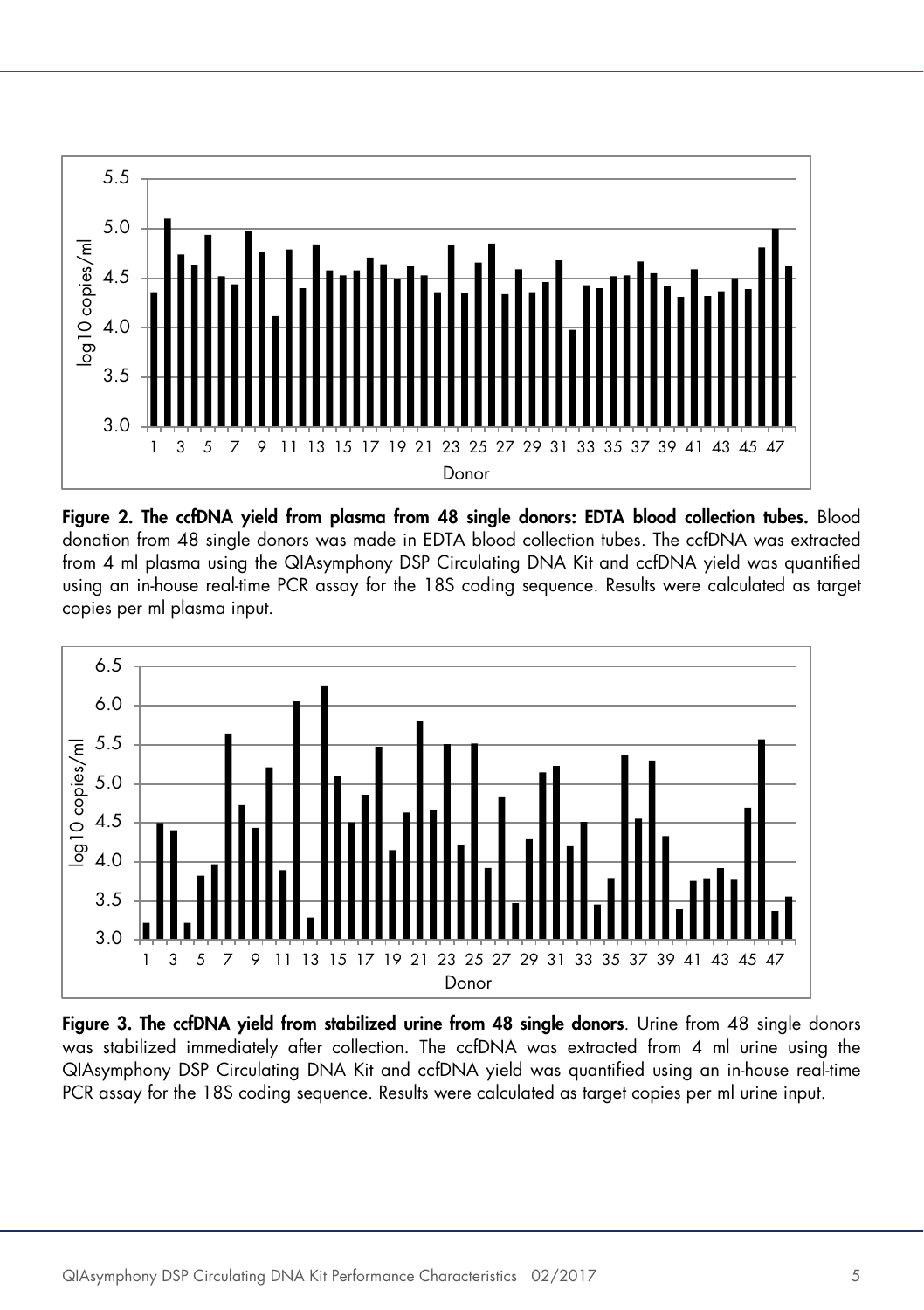#### <span id="page-5-0"></span>Run precision

Coefficients of variations (CVs) were determined for the extraction of human ccfDNA from EDTA plasma. For precision analysis, ccfDNA was quantified using an in-house real-time PCR assay for the 18S ribosomal coding sequence. In total, 10 QIAsymphony runs were performed each in 4 batches (8 replicates per batch). The precision data are shown in Table 1.

Table 1. Analysis of precision estimates

| Precision              | CV (%) |
|------------------------|--------|
| Within batch           | 11.67  |
| Repeatability          | 13.14  |
| Intermediate precision | 13.14  |
| Total precision        | 14.12  |

# <span id="page-5-1"></span>Equivalent performance of 2 ml and 4 ml protocols

Equivalent performance of protocols for 2 ml and 4 ml sample input was evaluated for the QIAsymphony DSP Circulating DNA Kit using endogenous ccfDNA extracted from a human EDTA plasma pool. A total of 8 independent QIAsymphony runs was performed, each run in 4 batches with 8 replicates per batch. The linear range of the QIAsymphony DSP Circulating DNA Kit procedure was determined for the 18S coding sequence with an in-house real-time PCR assay (Figure 4). The ratio of difference for the 2 ml and 4 ml protocols is shown in Table 2. (The reference protocol is 4 ml sample input).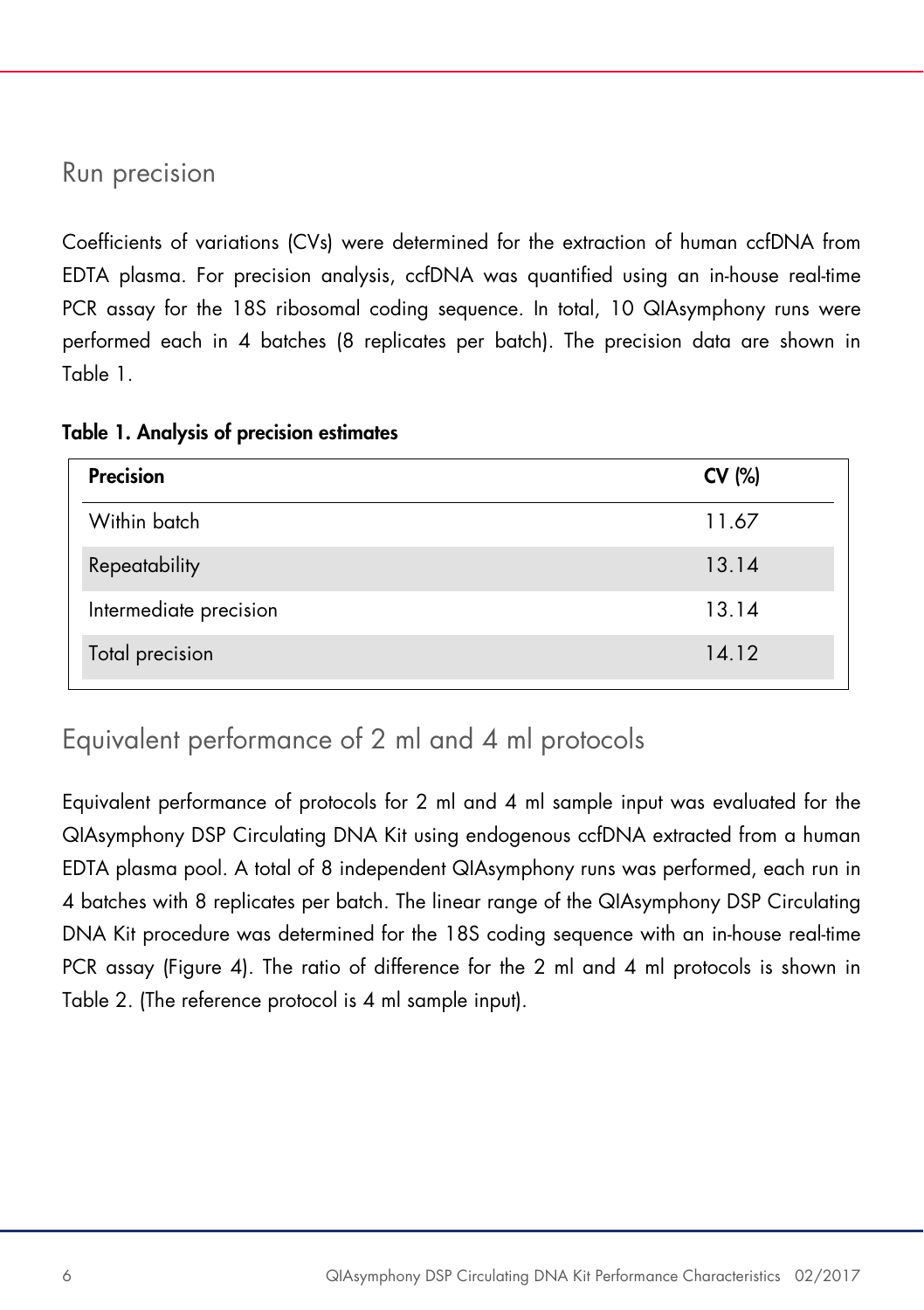

Figure 4. Equivalent performance using the 2 ml and 4 ml sample input protocol. The linear range of the ccfDNA protocol was determined using 2 ml and 4 ml protocols. The ccfDNA yield was quantified using an in-house real-time PCR assay for the 18S coding sequence. Results were calculated as total copies per protocol.

#### Table 2. Difference between 2 ml and 4 ml protocols (N = 256)

| Parameter                                                 | Value |
|-----------------------------------------------------------|-------|
| Estimated ratio of geometric mean in calculated copies/ml | 1.01  |
| Lower 95% confidence limit                                | 0.92  |
| Upper 95% confidence limit                                | 111   |

The performance of protocols for 2 ml and 4 ml sample input is equivalent, measured in calculated copies/ml.

# <span id="page-6-0"></span>Size distribution

To evaluate the size distribution of sample output, ccfDNA from a sample input of 4 ml was extracted using the QIAsymphony DSP Circulating DNA Kit, eluted in 75 µl and then 1 µl of eluate was subjected to size analysis with the Agilent 2100 Bioanalyzer using an Agilent High Sensitivity DNA Chip. A total of 5 independent replicates was performed. One representative DNA profile is shown for plasma in Figure 5 and for stabilized urine in Figure 6.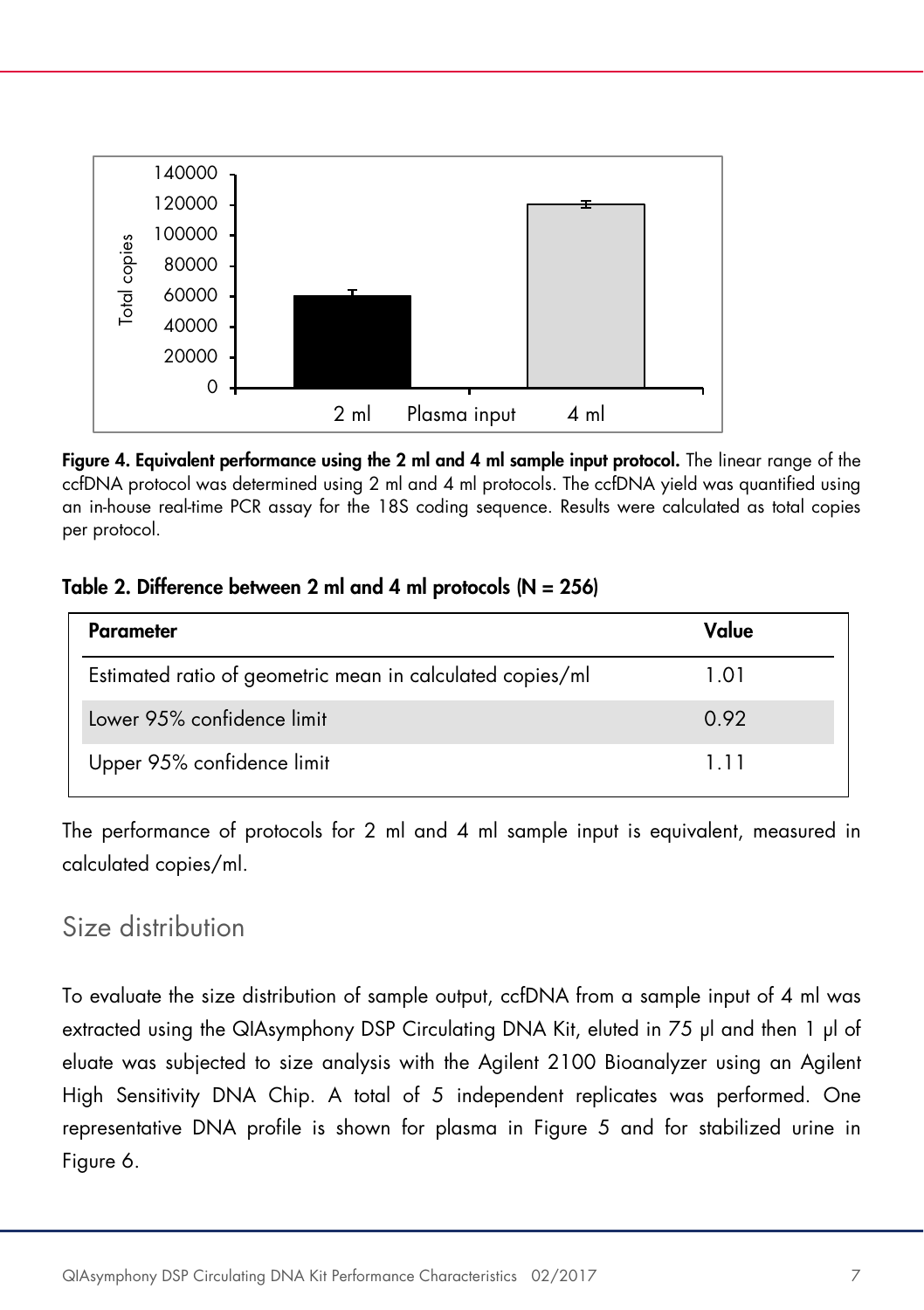The electropherogram for plasma in Figure 5 shows the frequently observed peak at  $\sim$ 160 bp, ranging from 145 bp to 196 bp, which is in the range of the length of the histone-bound DNA in the nucleosome. The electropherogram for urine in Figure 6 shows that the predominant peak at ~160 bp is broader, ranging from ~145 bp to 250 bp. In addition, for urine a second peak ranging from ~20 bp to 100 bp (at the level of the lower marker peak) is present indicating a ccfDNA fraction with a higher degree of fragmentation. Moreover, Figure 6 shows a high number of long DNA fragments from  $\sim$  2 kb. High abundance of such genomic DNA fragments is often found in urine sample most likely due to genomic DNA release from cells present in urine.



Fiaure 5. Size distribution of ccfDNA from plasma (Bioanalyzer profile). The ccfDNA was extracted from 4 ml EDTA plasma using the QIAsymphony DSP Circulating DNA Kit; 1 µl eluate was subjected to an Agilent High Sensitivity DNA Chip analysis. X-axis: base pair size (bp); Y-axis: fluorescence units (FU).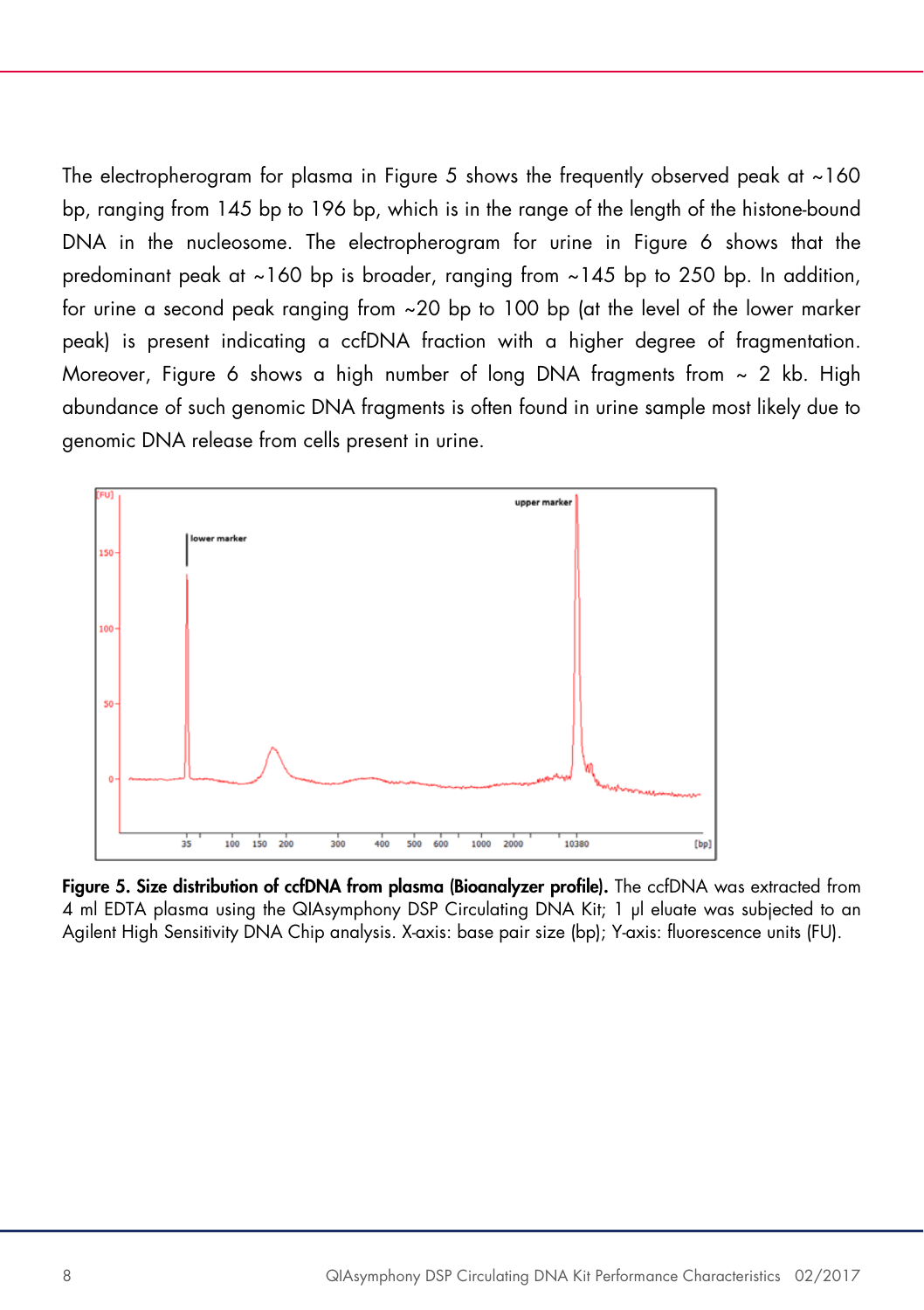

Figure 6. Size distribution of ccfDNA from urine (Bioanalyzer profile). The ccfDNA was extracted from 4 ml stabilized urine using the QIAsymphony DSP Circulating DNA Kit; 1 µl eluate was subjected to an Agilent High Sensitivity DNA Chip analysis. X-axis: base pair size (bp); Y-axis: fluorescence units (FU).

### <span id="page-8-0"></span>Eluate stability

Eluate stability for the QIAsymphony DSP Circulating DNA Kit was evaluated using extracted ccfDNA from a human EDTA plasma pool. Eluates were stored in 2 different elution rack formats: QIAGEN EMTR (Elution Microtubes CL 96; cat. no. 19588) and 1.5 ml Eppendorf® LoBind Snap Cap Safe-Lock tubes. Eluates were analyzed in replicates of 8. Stability of DNA in eluates was determined with an in-house real-time PCR assay for the 18S ribosomal RNA coding sequence.

Eluate stability at 2–8 °C was not affected by duration of the storage period up to one month, or by storage format (Figure 7). Stability of DNA in LoBind tubes was not affected by storage at –15 to –30°C that included 3 freeze-thaw cycles after 7 days, one month and two months (Figure 8).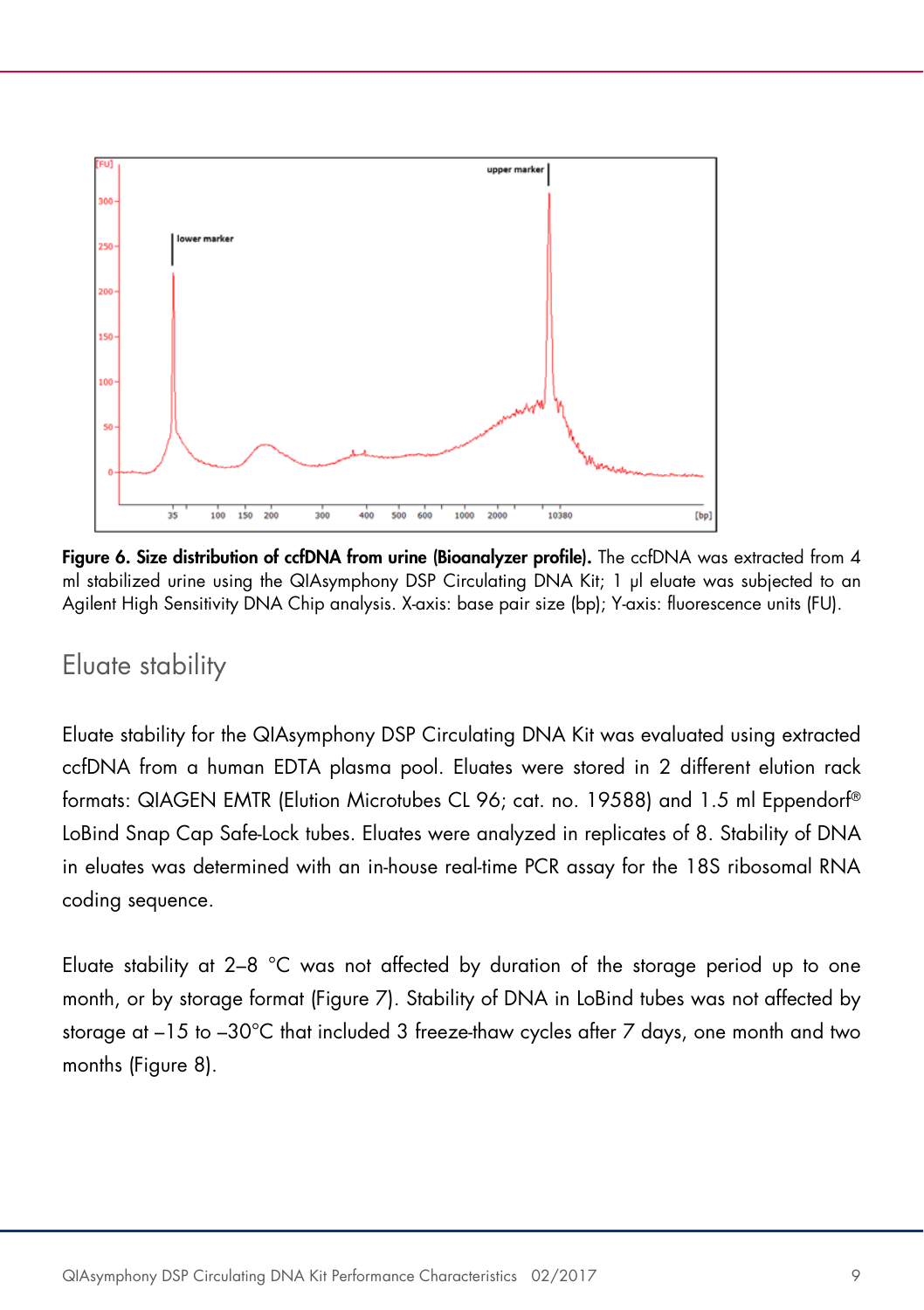

Figure 7. Stability of ccfDNA in eluates stored at 2-8°C in 2 tube formats. The ccfDNA was extracted from EDTA plasma using the QIAsymphony DSP Circulating DNA Kit and stored at 2–8°C for different test time points. The yield of ccfDNA was quantified using an in-house real-time PCR assay for the 18S coding sequence. Results were calculated as target copies per ml plasma input.



Figure 8. Stability of ccfDNA in eluates stored at –15 to –30°C including 3 freeze-thaw cycles. The ccfDNA was extracted from EDTA plasma using the QIAsymphony DSP Circulating DNA Kit and stored at –15 to –30°C in 1.5 ml Eppendorf LoBind tubes. The yield of ccfDNA was determined at 3 test time points by using the same eluate at 3 freeze-thaw cycles. The yield of ccfDNA was quantified using an in-house real-time PCR assay for the 18S coding sequence. Results were calculated as target copies per ml plasma input.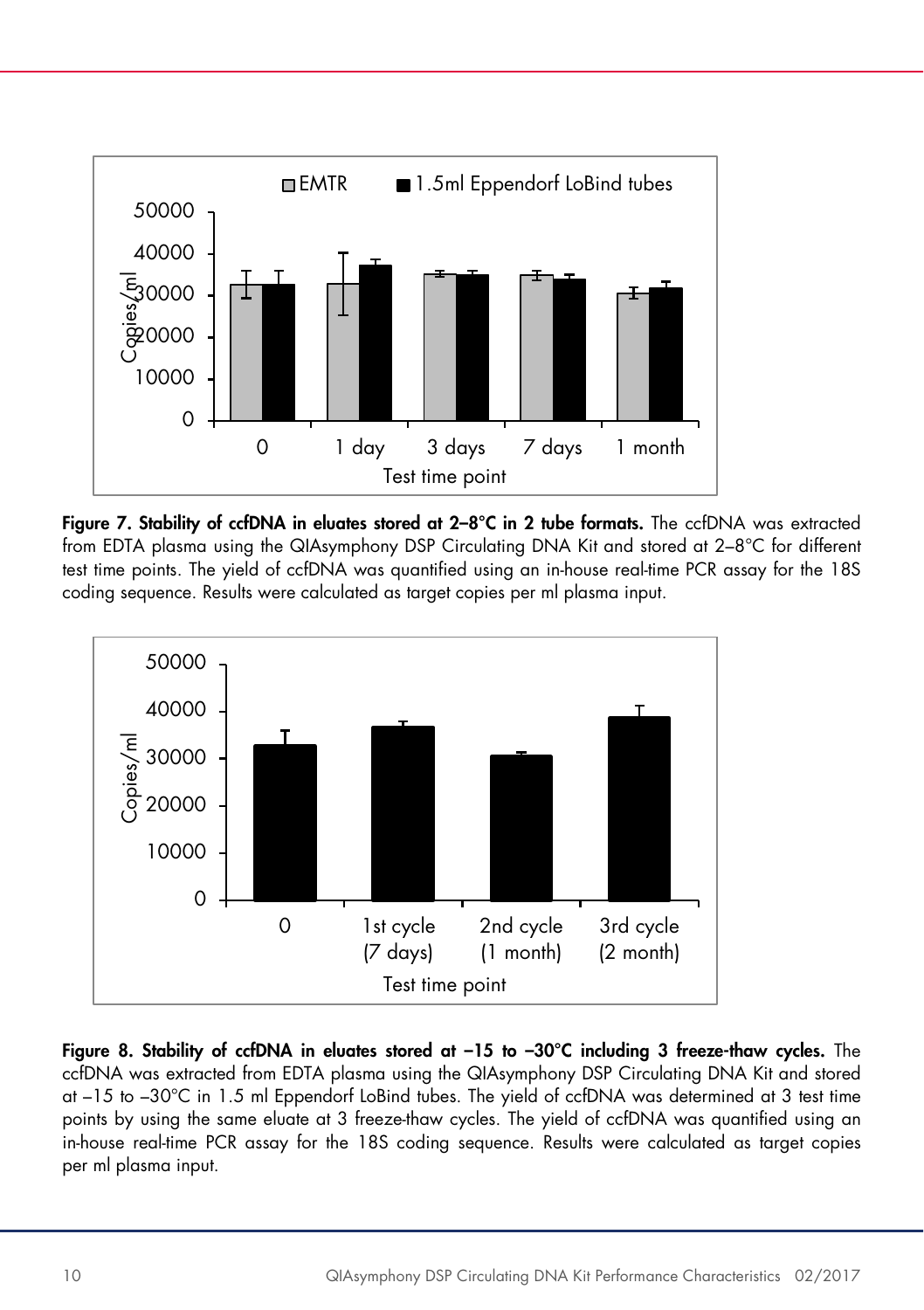For up-to-date licensing information and product-specific disclaimers, see the respective QIAGEN kit handbook or user manual. QIAGEN kit handbooks and user manuals are available at www.qiagen.com or can be requested from QIAGEN Technical Services or your local distributor.

Trademarks: QIAGEN®, Sample to Insight®, QIAsymphony® (QIAGEN Group); Eppendorf® (Eppendorf AG).

Registered names, trademarks, etc. used in this document, even when not specifically marked as such, are not to be considered unprotected by law.

02/2017 HB-2309-D01-001 © 2017 QIAGEN, all rights reserved